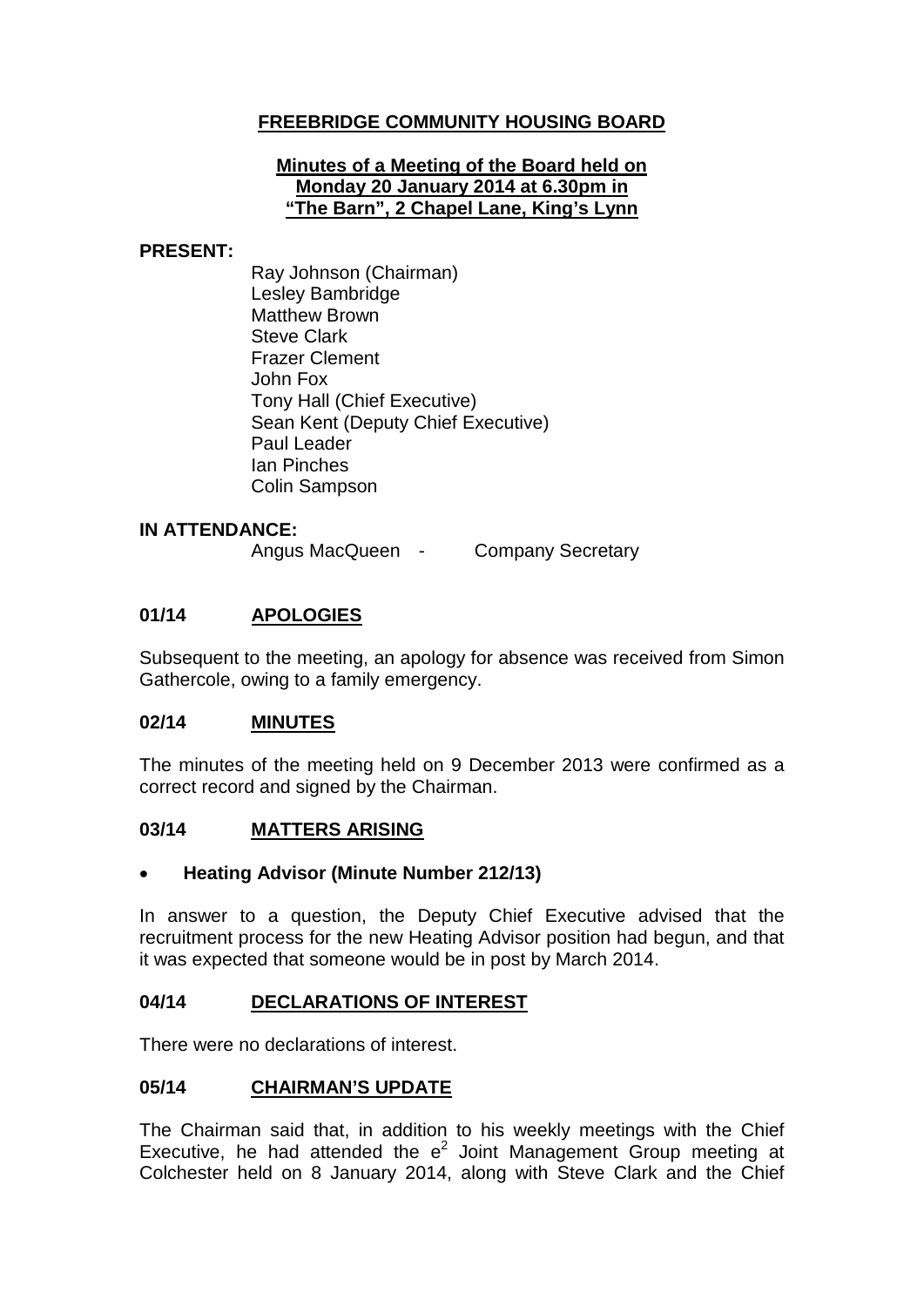Executive. The meeting had discussed the progress of each partner's funded schemes.

The Chief Executive advised that the Homes and Communities Agency was now not only monitoring delivery of schemes by the consortium as a whole, but also each partner's individual schemes. This meant that individual performance against the agreed plan would be essential. Freebridge's biggest scheme was on the Zoots site; this scheme was experiencing some slippage owing to problems with an electricity cable and concerns that vibrations from piling could affect the nearby electricity sub-station. There was a deadline to complete the work on this scheme by March 2015, in order to receive the Homes and Communities Agency funding. The  $e^2$  Chief Executives had written to the Government to ask them to reconsider the strict enforcement of the funding deadlines. In the meantime, every effort would be made to achieve the deadline and to identify potential substitute schemes should these be required. In answer to a question, the Chief Executive said that he would have expected the concern about the electricity power station to have been raised earlier. In the future, Freebridge staff would ask more challenging questions around schemes' risk assessments.

The Chairman added that he and the Company Secretary would be meeting with their counterparts at the Queen Elizabeth Hospital Trust on 22 January 2014, to discuss the possibility of Freebridge making an appointment to the Trust's Governors' Council. Ian Pinches, who was on the Boards of both Freebridge and the Hospital Trust, would also be attending the meeting.

# **06/14 CHIEF EXECUTIVE'S UPDATE**

The Chief Executive had previously circulated a written update to the Board, on the following subjects:

- Plaxtole House
- Providence Street Youth Centre
- Times Top 100
- Zoots Development
- PlaceShapers
- Integrated Health Pioneer Bid.

The Board noted the update and endorsed the approach of providing a written update in advance of the meeting, as opposed to an oral update at the meeting.

# **07/14 REVIEW OF STANDING ORDERS**

The Board considered a report which reviewed the Standing Orders.

A member questioned whether it was sensible to stipulate (in Standing Order 2) that an Executive Board Member must be present for the Board to achieve a quorum, as this could affect the operation of the Board. In response, it was explained that this stipulation was included in the Rules and was in line with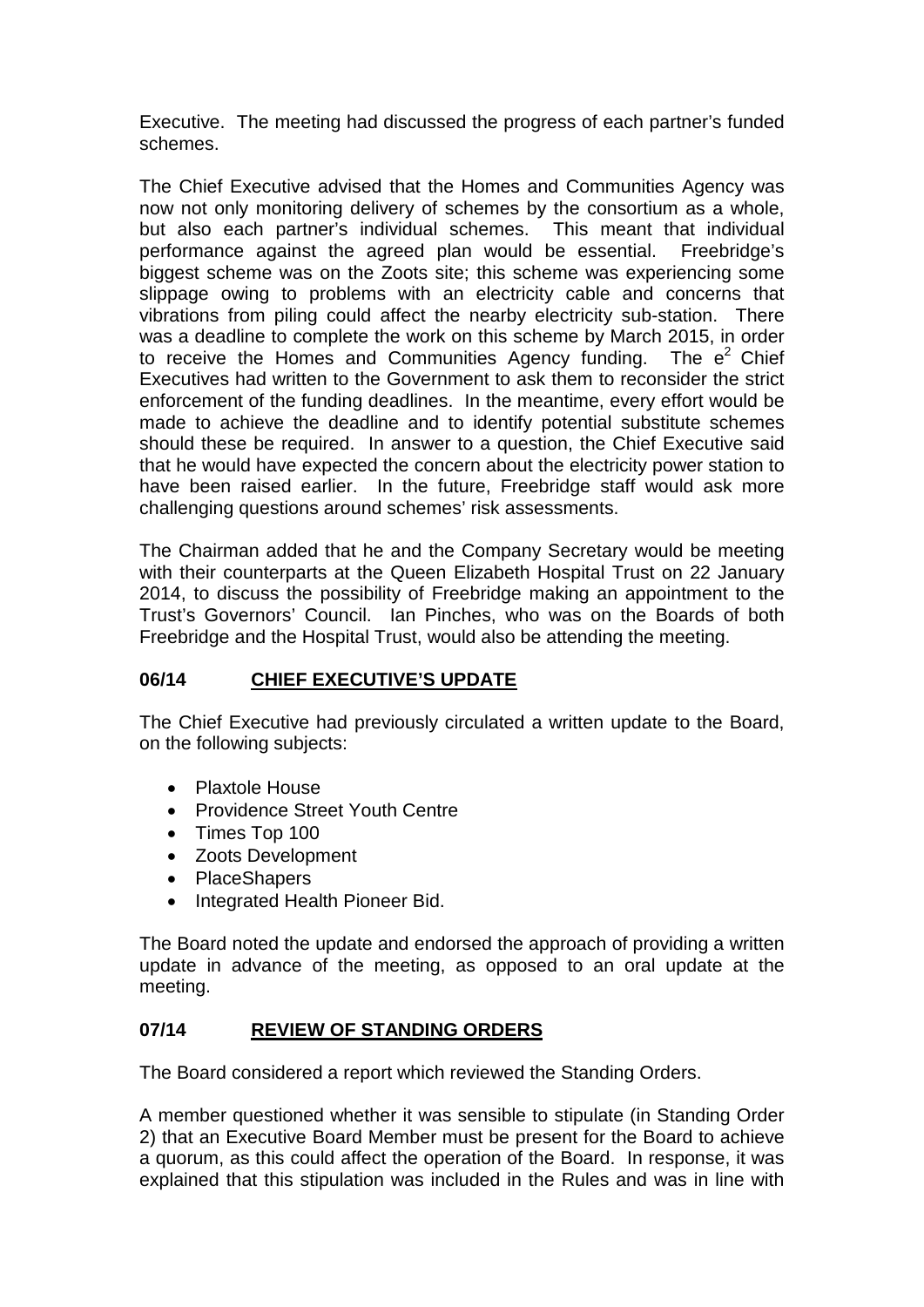that applied to the other constituent parts of the Board. It was unlikely that there would be an occasion when neither Executive Member could attend a Board meeting, but if this did occur, there would be ways, such as through written resolution, of ratifying decisions, or in some circumstances they could be included in the meeting through telephone/computer link. In answer to a question, the Company Secretary confirmed that the Board would still be quorate without an Executive Member present if it was discussing items from which the Executive Members were required to withdraw.

**RESOLVED:** That the revised Standing Orders be approved, as presented.

## **08/14 REVIEW OF THE BOARD MEMBERSHIP, RECRUITMENT AND SUCCESSION POLICY**

The Board considered a report which reviewed the Board Membership, Recruitment and Succession Policy.

**RESOLVED:** That the revised Board Membership, Recruitment and Succession Policy be approved, as presented.

# **09/14 REVIEW OF THE SHAREHOLDING POLICY**

The Board considered a report which reviewed the Shareholding Policy.

**RESOLVED:** That the revised Shareholding Policy be approved, as presented.

### **10/14 BOARD AND TENANT PANEL DECLARATIONS OF INTEREST**

The Board considered a report which described the Board and Tenant Panel Members' annual declarations of interest.

The Company Secretary said that, at the time of writing the report, three Tenant Panel declaration forms had not been received. Two had since been submitted, of which one included a declaration of interest. This was a declaration from Kirsty Gathercole that her husband was a Freebridge Board Member. The Board should note this, but no further action would be required.

Colin Sampson clarified that, although the declarations from Lesley Bambridge and himself regarding membership of the Conservative Party read slightly differently, they were effectively the same.

### **RESOLVED:**

- 1) That the schedule of Board Member declarations of interest, as attached at Appendix 1 to the report, be noted.
- 2) That permission be given for Freebridge to continue using UK Power Networks as a supplier, provided that the Board Member with the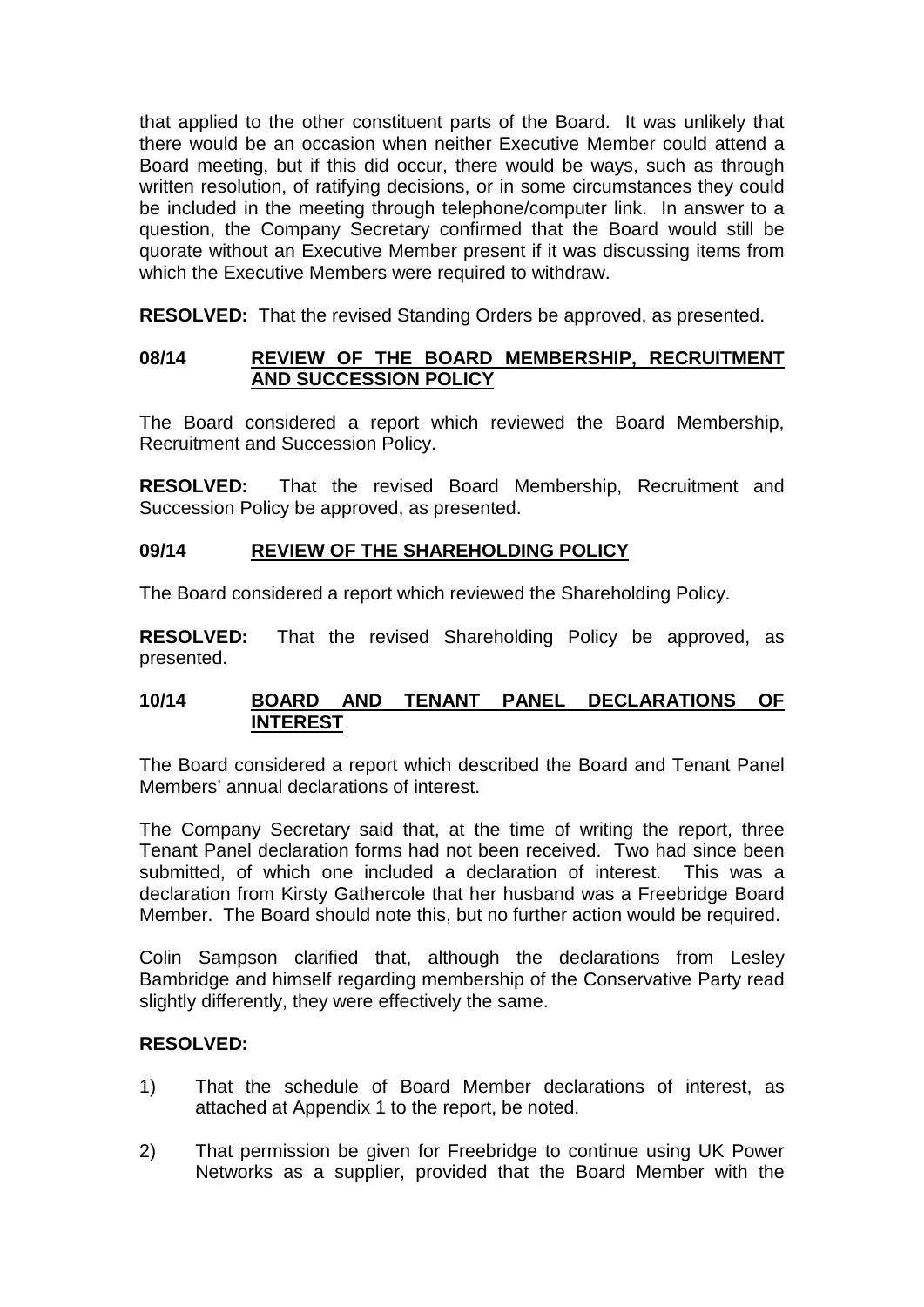interest has no influence on or involvement in the procurement process.

- 3) That the schedule of Board Member interests attached at Appendix 2 to the report be made available for public inspection on request.
- 4) That it be noted that no Tenant Panel declarations of interest have been made during this round, other than the one described above from Kirsty Gathercole.

# **11/14 APPOINTMENT OF SHAREHOLDERS**

The Board considered a report which listed applications for tenant shareholding.

In answer to a question, the Company Secretary confirmed that the slightly different surname spellings of what appeared to be a married couple among the applicants had been checked and were correct. It was likely that the difference in spelling was because of Eastern European custom.

**RESOLVED:** That the applications for tenant shareholding set out in Appendix 1 to the report be approved.

### **12/14 WORK UPDATE**

The Company Secretary presented the work update, which included the following:

- Action Sheet
- Future Work Programme of the Board.

The Board was pleased to note that the purchase of the Providence Street Youth Centre was now complete, and so this would be removed from the action sheet.

The Board noted the update.

### **13/14 BOARD APPRAISAL AND REVIEW**

The Company Secretary presented a report which set out the progress achieved against the action plan arising from the Campbell Tickell 2012 Board appraisal and review report, and which asked the Board to note the Campbell Tickell 2013 Board appraisal and review report and consider its recommendations.

The Board discussed the recommendations in the 2013 Board appraisal and review report, as described below: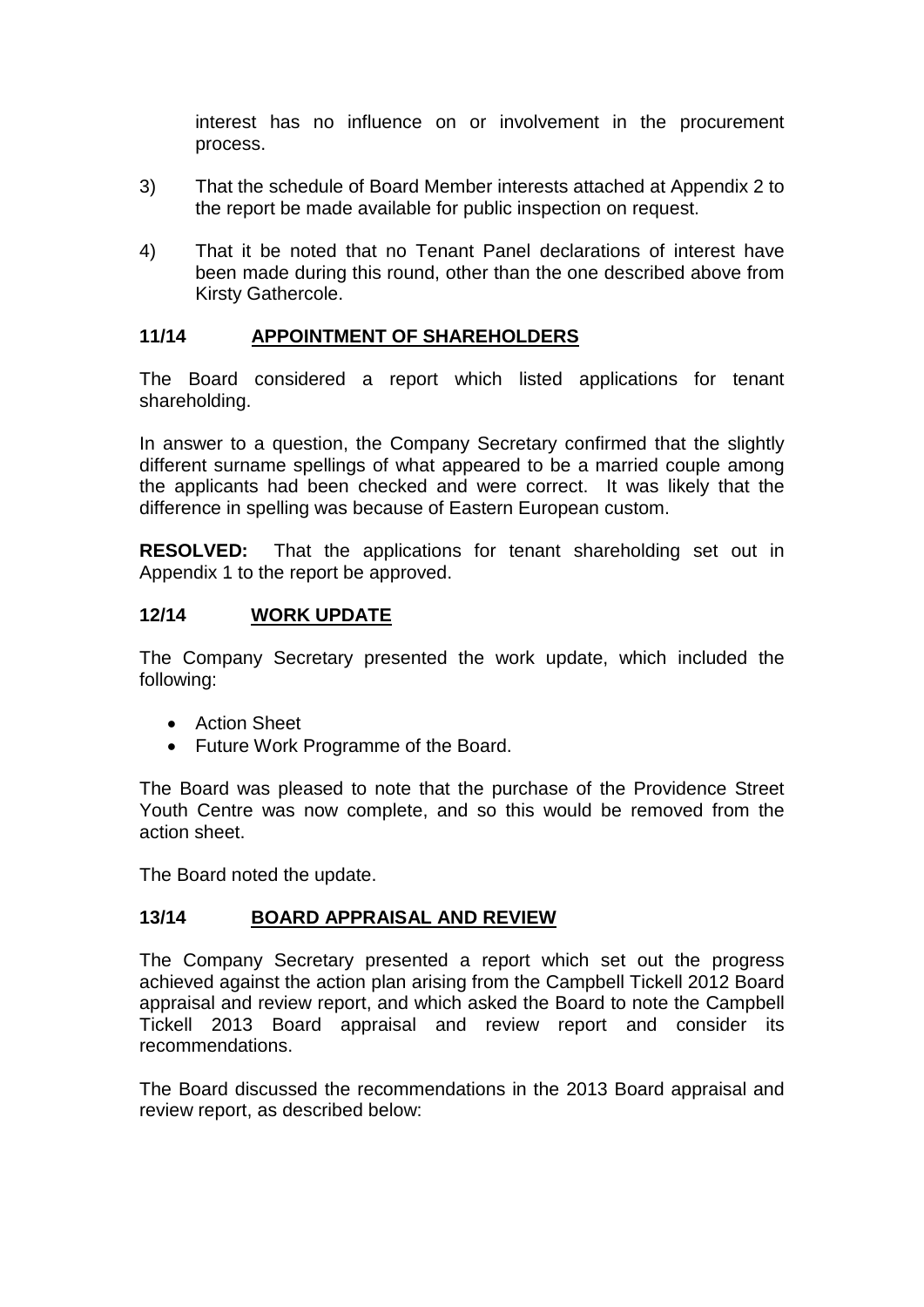# • **Strategic Thinking**

The Board had previously agreed to hold 12 "thinking sessions" per year, which would allow additional time for strategic thinking. The Board was of the view that no further action was required on this at the current time.

# • **Risk Training**

The Board considered the type of additional risk training that would be most appropriate for and helpful to Board Members. It was acknowledged that a fraud briefing had been organised for the Board, to be held on 13 February 2014, and that this would be a good start. It was agreed that, once the new Business Plan was in place, this would be reviewed to ascertain the most significant and likely risks, and that training for the Board should then be organised to focus around these areas. This exercise may also help to prioritise the "thinking sessions".

# • **Board Member Challenge**

The Board agreed to review in September 2014 whether there was evidence that Board Members were adding value by increased constructive challenge. Evidence could include clear indication that papers had been read, notice given of questions, and the language used in asking questions or making comments.

## • **Ordering of Agendas**

The Board was of the view that agendas were well structured. It was agreed, however, that some minor amendments might help to distinguish between different types of agenda items. These were to draw a line between each section of the agenda, to make clearer on the front of reports the purpose of the item, and to pose a question within each agenda item. The Chairman was also assured of the Board's support in reordering the agenda as he saw fit, and in focusing the Board's time on the key items.

### • **Board Pre-Meetings**

The Board agreed that the pre-meetings should be retained in their current form. They were a useful opportunity for Board Members to have social interaction before Board meetings, and so were contributing to team building. They also enabled the Chairman to raise issues with the Board before the meeting on the occasions that he felt this to be necessary. Although the Executive had not attended the pre-meetings to date, they would be welcome to do so.

### • **Debating and Discussion Style**

The Board agreed that it was for the Chairman to determine when an item required a formal vote and when a more informal check that all Board Members were in agreement was appropriate. It would be important to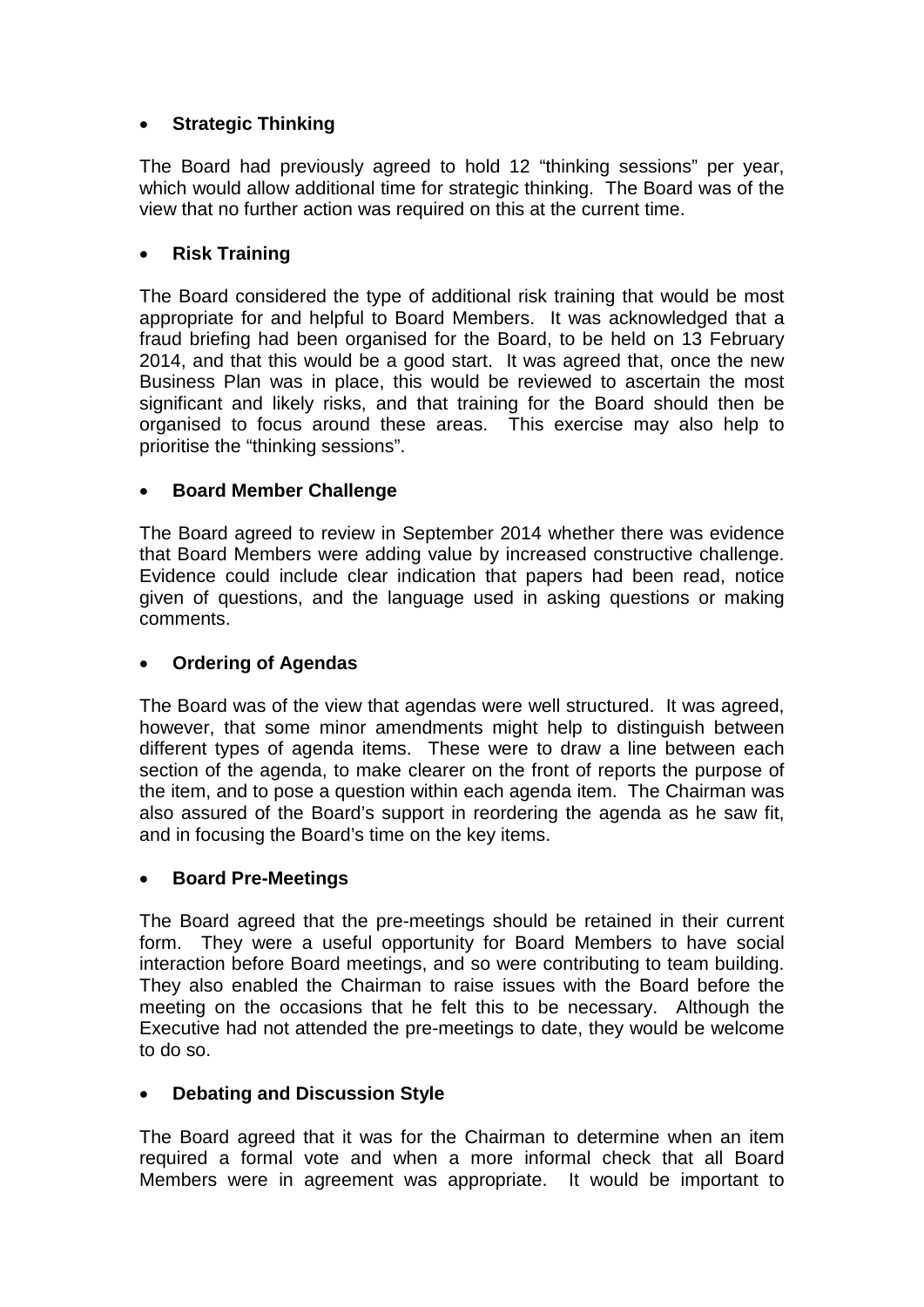ensure that any dissenting Board Members were given the opportunity to vote if they wished to.

# • **Post-Meeting Review**

The Board was content that the review form issued by the Company Secretary after every Board meeting allowed sufficient opportunity for Board Members to comment on the operation of the meetings. The contents of the returned forms were discussed by the Company Secretary and the Chairman, and efforts were made to resolve any issues of concern. It was, therefore, agreed to continue with the current practice.

# • **Teamworking Discussion**

The Board noted that it had already allocated some away day time, in November 2013, for further discussion on teamworking.

# • **Further Evolution of the Board**

The Chairman stated that he would wish to continue on the Board, if appointed, for the maximum term allowed of nine years, and that he was prepared to remain as Chairman for as long as the Board felt it appropriate. However, as the Board would be undertaking a recruitment exercise for new Board Members this year, this was an opportunity to identify an individual who could shadow him as Chairman from October 2014, before taking on the role in October 2015. He felt that it would be healthy for the Board to work towards the appointment of a new Chairman to this timescale. The Board supported this suggestion, and agreed that a succession plan for the position of Chairman should be drawn up. This may result in a change to the Board Membership, Recruitment and Succession Policy, but care should be taken to ensure that the Policy remained flexible to account for different situations.

In terms of this year's recruitment process, it was noted that Paul Leader's term of office as a Tenant Board Member was coming to an end, as were those of Steve Clark and Ian Pinches as Independent Board Members. Frazer Clement also indicated that he would be resigning as an Independent Board Member, and so three Independent Board Member positions would need to be advertised. The Board expressed its disappointment at Frazer Clement's decision.

The Board agreed that, although it had an aspiration to move towards no constituent parts, for the time being three Tenant Board Member seats should be retained, and so recruitment would take place to Paul Leader's seat. However, only tenants displaying the required skills should be appointed.

The Board agreed that this year's recruitment advertisement should make reference to the intention to appoint a new Chairman from October 2015, and that the individual would shadow the Chairman as Vice-Chairman for the year beforehand. The Board was not in favour of advertising externally specifically for a Chairman, as it wished to have had time to become acquainted with an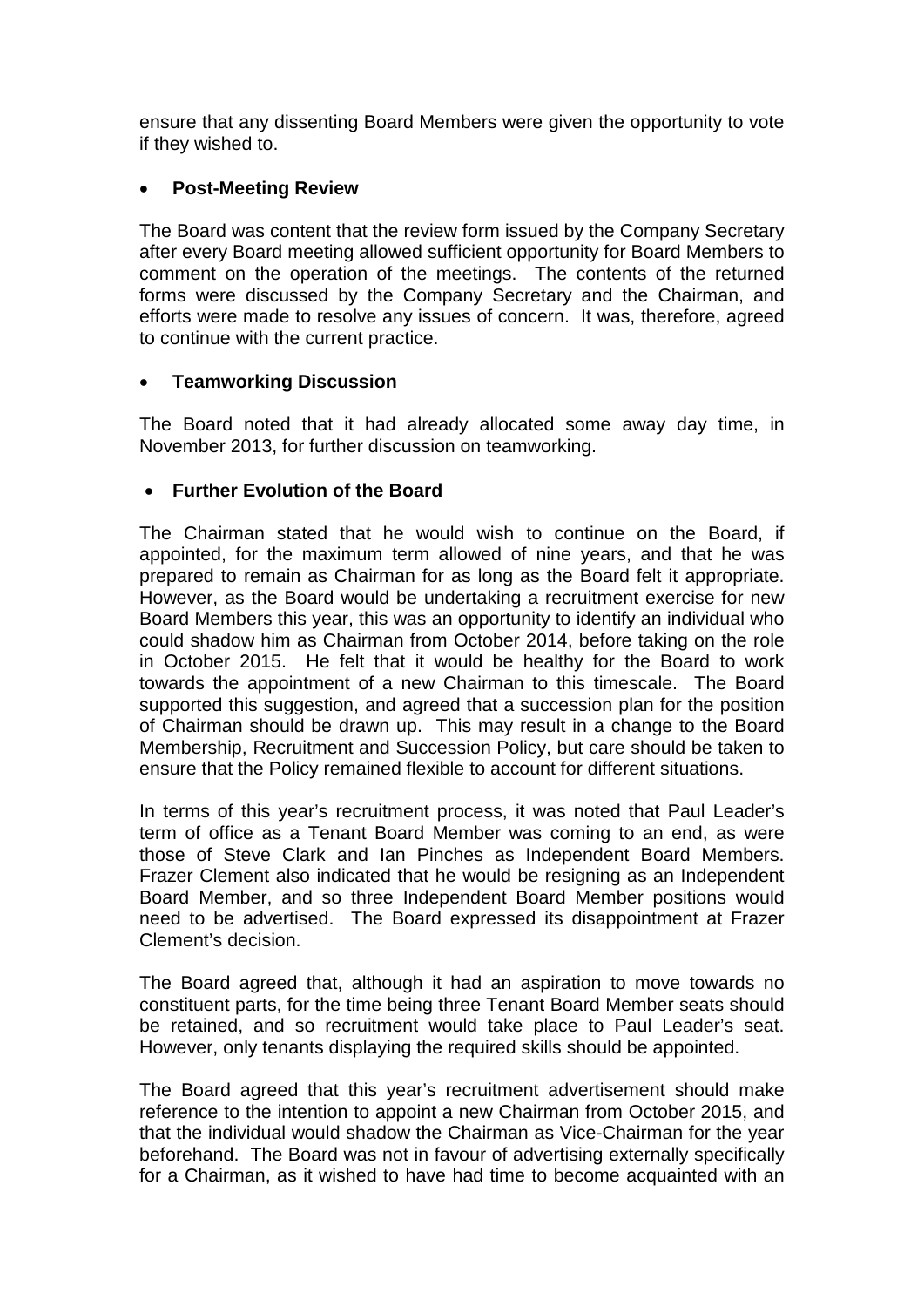individual before appointment as Chairman. The recruitment process should start soon, so as to allow time for the successful candidates to attend Board meetings before taking up the positions in September 2014.

[Confidential wording]

# • **Individual Objectives**

The Board welcomed the introduction of individual Board Member objectives. During the course of the year, the Chairman would review with each Board Member progress on their objectives and whether any help was required. It was noted that the Executive Board Members did not have Board Member objectives set, having only just joined the Board at the time of the appraisals. However, during 2014, they would have two full appraisals, one as members of staff and one as Board Members.

# • **Board Payment**

The Board noted that the Campbell Tickell report had recommended waiting until the Board's planned changes were in place before introducing Board payment. However, this could mean delaying for a number of years, as there was no certainty around when or if the Council would agree to the Board having no constituent parts. The Board had already established its view that paying Board Members would improve the performance of the Board, and so agreed that this should now be progressed. Although it was not a decision that had to be referred to shareholders, it was agreed that it would be appropriate to do so. The Board, therefore, asked that Board payment be pursued with the intention of reporting to shareholders at the Annual General Meeting in September 2014 and of introducing payment from 1 October 2014. This would involve engaging a consultant to compile the business case for shareholders to consider, and to recommend levels of payment based on benchmarking with other associations.

# • **Tenant Panel**

The Board noted that its engagement with the Tenant Panel was increasing. Through its enhanced role, the Panel was now considering some reports in advance of them being presented to the Board, such as policy reviews and performance information. It was important that, where the Panel had considered a paper in advance of the Board, this was reported to the Board along with any comments from the Panel. The Board should also be prepared to request officers to refer items to the Panel on occasions. Some Board Members had individual objectives to improve the Board's liaison with the Panel, and they would be working towards this.

The Board noted that five Tenant Panel Members had asked to observe a Board meeting. The Board was happy to agree to this, although it was suggested that it would be preferable for the Panel Members to come in two groups, rather than all to the same meeting. Consideration was given to holding some of the Board's meetings in public; however the Board was